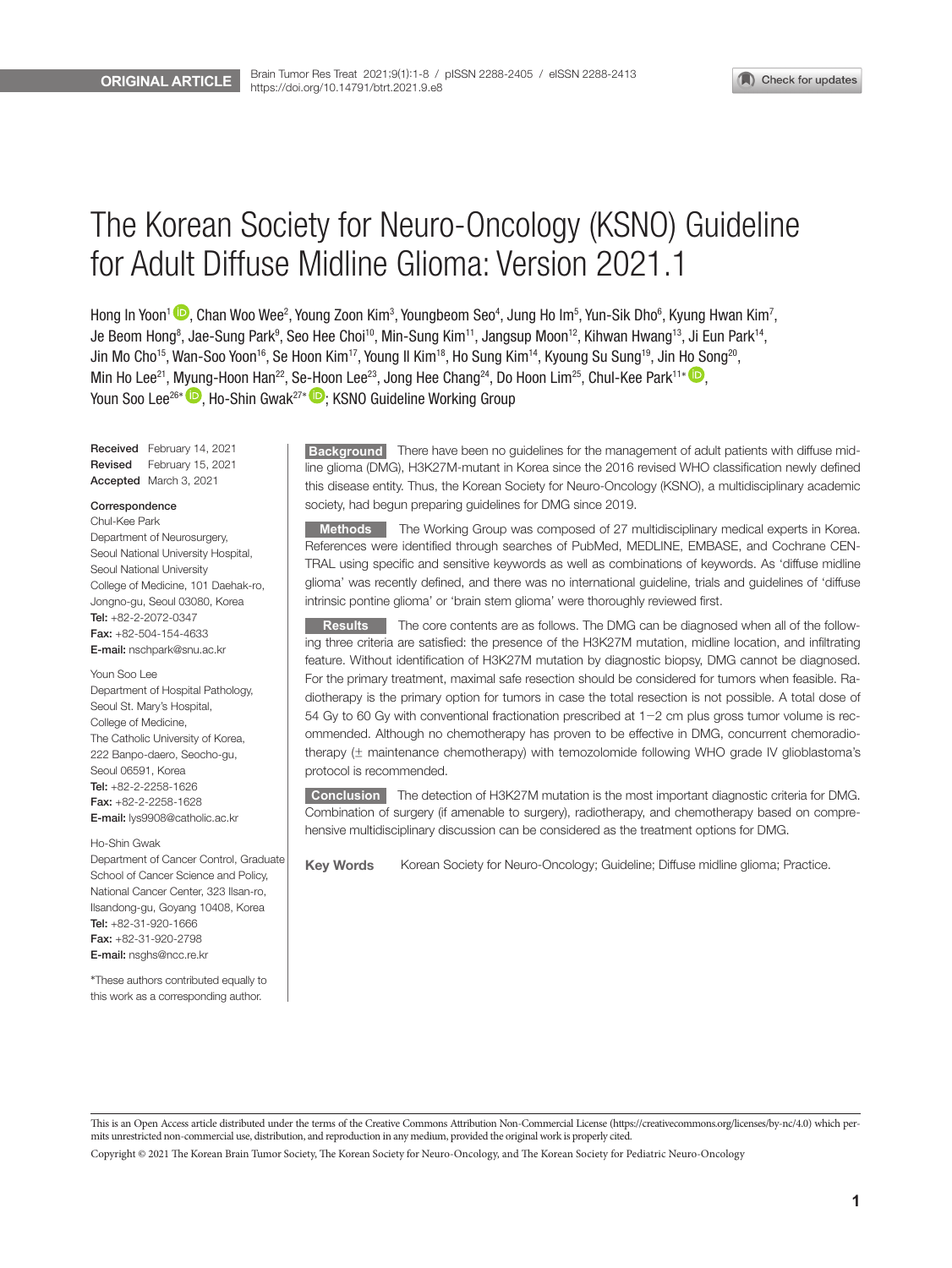# **INTRODUCTION**

'Diffuse midline glioma (DMG), H3K27M-mutant' is a newly established disease entity according to the 2016 revised version of the World Health Organization (WHO) classification of brain tumors [1]. H3K27M-mutant DMGs are high-grade gliomas (WHO grade IV) associated with local infiltration and a poor prognosis of an average survival time of less than one year [2]. The pons is the most common location of H3K27Mmutant DMG, however, they can also occur in the thalamus, spinal cord, and other midline locations in patients of all DMGs [3]. Importantly, H3K27M-mutant DMG is a pathologic diagnosis and is not synonymous with the clinical and radiologic entity of diffuse intrinsic pontine glioma (DIPG). DMG is a part of disease that was previously classified as 'DIPG' or 'brain stem glioma'. Approximately 80% of biopsied DIPGs harbor mutations at position K27 in one of several histone-encoding genes [4-6].

Despite the dismal prognosis of DMG, there are few randomized controlled clinical trials to establish the evidence-based standard treatment protocol. In general, surgery, radiotherapy, and chemotherapy can be considered as treatment options for DMG. If it is feasible, maximal safe resection can be considered as an initial treatment of choice. However, no superior treatment modalities including radiotherapy, chemotherapy, and/ or surgery, have been recommended alone or in combination to others. There are no unified (inter)national guidelines of radio- and chemotherapy for DMG, which resulted in a heterogeneous application of treatments.

A practical guideline for the management of patients with central nervous system (CNS) tumors in Korea has been limited. Therefore, the Korean Society for Neuro-Oncology (KSNO), a multidisciplinary academic society for CNS tumors, began to prepare guidelines for various types of brain tumors from February 2018. In 2019, a new Guideline Working Group chapter began to develop the practical guidelines for the management of DMG in Korea. The main purpose of KSNO guidelines for DMG is to 1) provide an opportunity to share relevant medical knowledge and experiences among experts through the development of treatment guidelines, 2) provide practical standard treatment information to medical staffs, 3) help determining the optimal treatment strategies for DMG through multidisciplinary approaches, and 4) prolong patient's life, improve quality of life, and ultimately contribute to the improvement of national health.

# **KSNO GUIDELINE WORKING GROUP**

A new chapter of Working Group was appointed by the KSNO in 2019 to develop a clinical guideline for management of patients with brain tumor. These guidelines should be optimized considering the unique medical circumstance in Korea. The KSNO Guideline Working Group was composed of 27 medical experts in Korea, including 15 neurosurgeons, 6 radiation oncologists, 1 medical oncologist, 2 neuroradiologists, 2 pathologists, and 1 neurologist.

References were identified by searching PubMed, MEDLINE, EMBASE, and Cochrane CENTRAL databases using specific and sensitive keywords as well as combinations of keywords. After 'diffuse midline glioma, H3K27M-mutant' was proposed as a new diagnostic entity in 2016, all retrospective and prospective clinical studies of this disease were reviewed. As there was no international guideline for management of DMG yet, the guidelines for the treatment of 'DIPG' or 'brain stem glioma' were also reviewed to develop this new guideline. If available, existing guidelines from national multidisciplinary neuro-oncological societies such as the National Comprehensive Cancer Network (NCCN) and European Association of Neuro-Oncology (EANO) were also collected. The language was limited to English and Korean. The publication year was not limited, but the papers published after 2016 were weighted more because DMG is a newly established disease entity since 2016. The selection of search terms and selection of suitable papers were conducted by reflecting the opinions of the members in charge. After reviewing the papers, a total of 51 papers were selected as references for this guideline.

Scientific evidence was evaluated and graded according to the following categories: high level evidence (obtained from multiple populations and derived from randomized clinical trials or meta-analysis or systemic review), and low level evidence (obtained from limited population and derived from non-randomized studies, including observational studies, cohort studies, and case-control studies).

To establish the recommendation levels, the following criteria were used. Level I (strong recommendation) required a high level evidence and uniform agreement among panels. Level II (weak recommendation) required a high level evidence but not uniform agreement among panels or low level evidence but uniform agreement among panels. Level III (no consensus; individual decision) required a low level evidence but not uniform agreement among panels. Level IV (not recommended) required contents being not beneficial or harmful.

# **DIAGNOSIS OF DIFFUSE MIDLINE GLIOMA**

DMG is a rare type of glial tumor that occurs in the CNS. Previously, it referred to as 'DIPG.' More recently, it was known that some DIPGs with a specific mutation (H3K27M mutation) show characteristically dismal prognosis. Therefore, the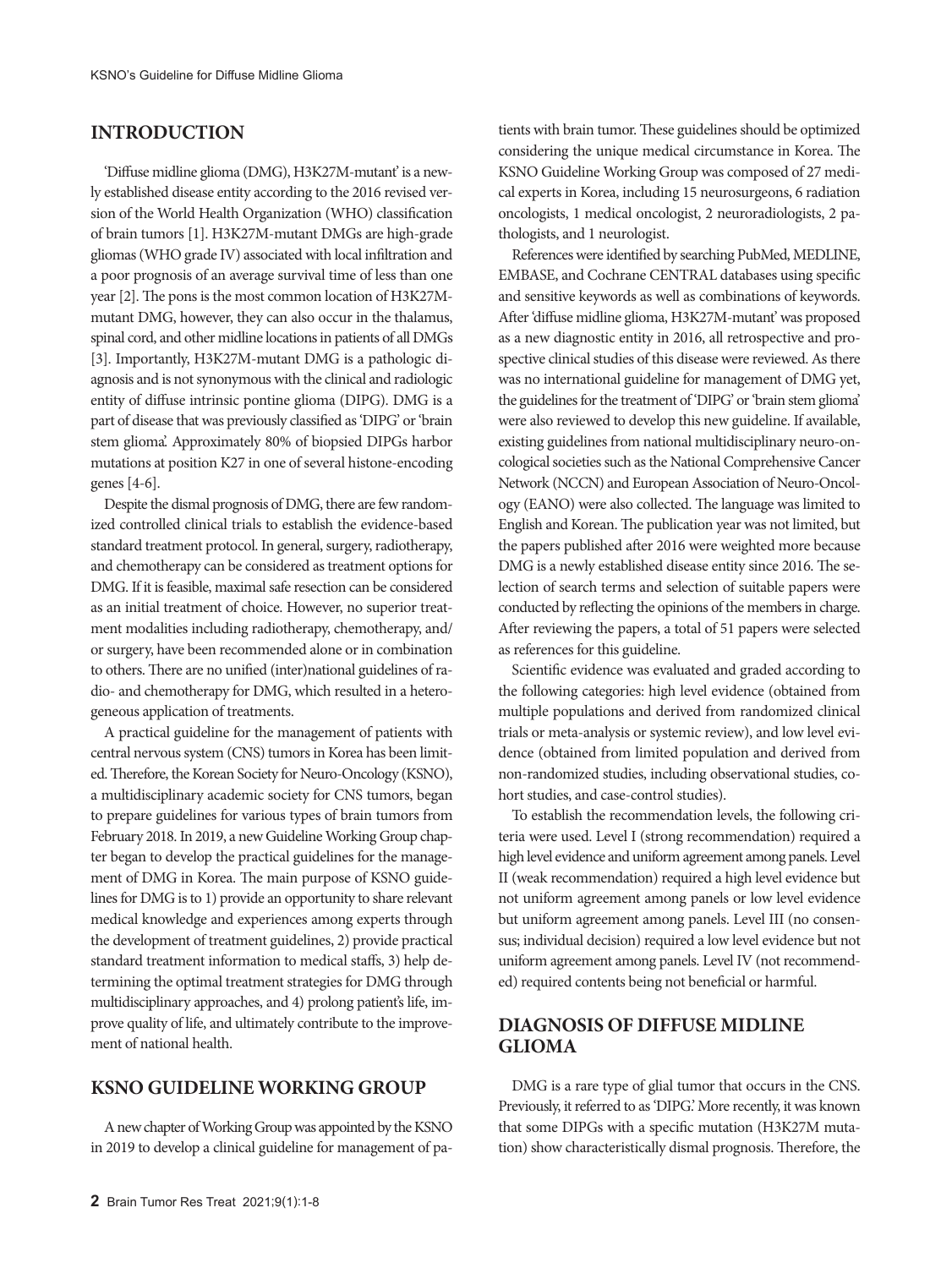2016 revised WHO classification redefined this type of tumors as 'diffuse midline glioma, H3K27M-mutant', a new diagnostic entity based on its unique genetic signature [1]. Characteristically, 1) it is located in the midline of the brain (brain stem, spinal cord, cerebellum, thalamus, etc.), 2) shows a diffuse growth pattern, and 3) shows K27M mutation in *H3F3A* or *HIST1H3B/C* (H3K27M mutation) [7-9]. Because surgical resection is often difficult due to the delicate location of the tumor [10,11], proper imaging and biopsy are required for accurate diagnosis of DMG [12,13]. However, in some tumors, the location is often not suitable to perform a biopsy [10,11]. According to the previous European survey for health care professionals treating DIPG patients, only 13.5% of the respondents said to do biopsy all of their patients, while 41.9% of the respondents said to do biopsy their patients infrequently [14]. Characteristic radiologic findings shown only in DMG have not yet been clearly defined, and studies involving adult patients are further lacking. In general, when diagnosing by imaging findings without confirming the presence of H3K27M mutation, the presence of 'extensive invasion' in the midline structures of the CNS is an important finding. However, as these radiologic features are not shown in all cases, and histologic confirmation is more critical, sufficient discussion should be preceded

when physicians diagnose this disease entity radiologically.

In summary, DMG can be diagnosed when all of the following three criteria are satisfied: 1) the presence of the H3K27M (*H3F3A* or *HIST1H3B/C*) mutation, 2) midline location (thalamus, brain stem, spinal cord, etc.), and 3) infiltrating (diffuse) feature (Level I). Since the confirmation of H3K27M mutation is the most important diagnostic criteria for DMG rather than clinical and imaging features, tumor biopsy should be considered first (Level I) and immunostaining for the histone H3K27M mutation should be performed to detect the H3K27M mutation (Level I) [15]. Instead, detection of EGFR hotspot mutation or EZHIP overexpression can be used to diagnosis DMGs [16]. If histopathological feature of diffusely infiltrative growth in glioma at midline location and H3K27M mutation are detected, physicians can diagnose DMG (Level I). Even if H3K27M mutation is detected, physicians cannot diagnose DMG if the tumor is not located at the midline location (Level II). If the diagnostic biopsy is not possible or H3K27M mutation is not identified, the tumor cannot be diagnosed as DMG even if both location (midline) and infiltrating feature are satisfied. In this case, it is advisable to follow the treatment guidelines of other types of glioma in WHO classification (Level I) (Fig. 1, Table 1).



**Fig. 1.** Diagnosis algorithm for diffuse midline glioma (DMG). To diagnose DMGs, detection of H3K27M mutation, the location of tumor (midline location), and infiltrating feature are essential (①+②+③). In other words, physicians are not recommended to diagnose DMG if the tumor is not located at the midline location (②), even if H3K27M mutation is detected (①). Also, if the diagnostic biopsy is not possible or H3K27M mutation is not identified (4), the tumor cannot be diagnosed as DMG even if both location (midline) (2) and infiltrating feature (3) are satisfied.

| Table 1. Guideline for diagnosis of diffuse midline glioma |  |  |  |
|------------------------------------------------------------|--|--|--|
|------------------------------------------------------------|--|--|--|

|                                                                                                                      | Recommendation |  |
|----------------------------------------------------------------------------------------------------------------------|----------------|--|
| Question 1. How should diffuse midline glioma be diagnosed?                                                          | level          |  |
| 1-1. Diffuse midline glioma can be diagnosed when the following three criteria are satisfied:                        | Level I        |  |
| 1) Presence of the H3K27M (H3F3A or HIST1H3B/C) mutation                                                             |                |  |
| 2 Midline location (thalamus, brain stem, spinal cord, etc.)                                                         |                |  |
| 3 Infiltrating (diffuse) feature (histopathologically)                                                               |                |  |
| 1-2. To detect the H3K27M mutation, immunostaining for the histone H3K27M mutation should be performed.              | Level I        |  |
| 1-3. Even if H3K27M mutation is detected (1), physicians cannot diagnose diffuse midline glioma if the tumor is not  | Level II       |  |
| located at the midline location $(\circled{2})$ .                                                                    |                |  |
| 1-4. If the diagnostic biopsy is not possible or H3K27M mutation is not identified, the tumor cannot be diagnosed as | Level I        |  |
| diffuse midline glioma even if both 2 and 3 are satisfied. In this case, it is advisable to follow the treatment     |                |  |
| guidelines of other types of glioma in WHO classification.                                                           |                |  |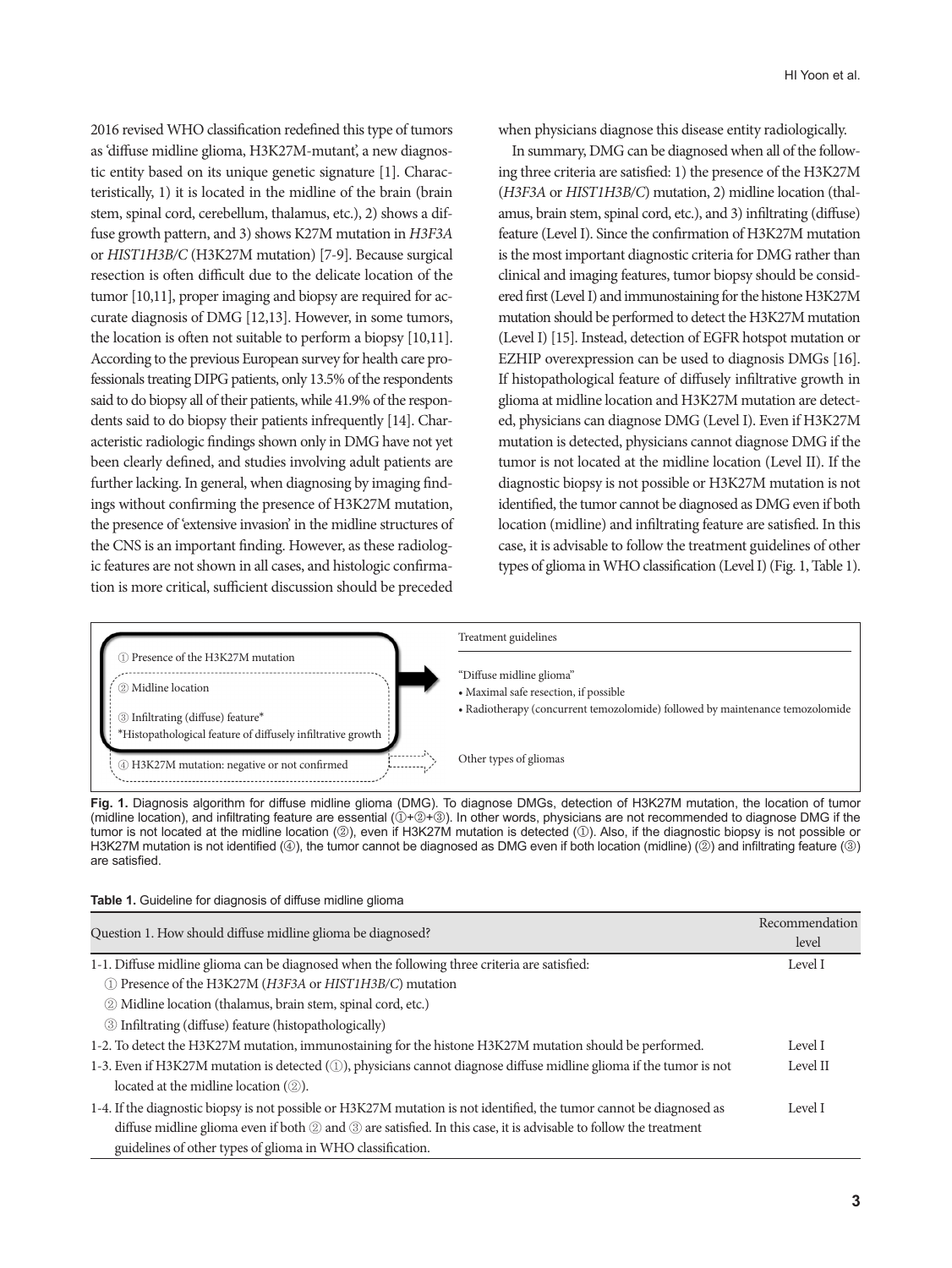# **PRINCIPLES OF MANAGEMENT OF DIFFUSE MIDLINE GLIOMAS**

## **Decision for primary treatment**

Customarily, managements of DMG have followed the standards of care for gliomas of the same WHO grade [17,18]. Combinations of surgery, radiotherapy, and chemotherapy can be considered as the treatment options for DMG [14,15,19]. For tumors that can be surgically resected safely, maximal safe resection should be considered first (Level II). The goal of surgery is to obtain tissue for genetic diagnosis and to reduce the tumor burden without harming neurological status of the patient [15,18-20]. However, the brainstem, thalamus, and spinal cord are neurologically critical structures and surgical procedures in these areas can cause serious irreversible deficits. Thus, management strategies including the scope and purpose of the surgery must be carefully determined through multidisciplinary discussion (Level II). Even if maximal safe resection is not feasible, biopsy of the tumor should be essentially considered to confirm the presence of H3K27M mutation for the diagnosis of DMG (Level II).

In addition to the surgical resection, radiotherapy and chemotherapy can also be added for the management of DMG [10,14,15,17,19]. Radiotherapy is the primary treatment option when the complete surgical resection is not feasible which is in the majority of cases (Level II). Concurrent chemotherapy using temozolomide can be considered when performing radiotherapy (Level II). Sequential chemotherapy after radiotherapy can also be performed in some cases. However, there has been no chemotherapy regimen which demonstrated meaningful benefit in DMG [21-23]. There is also a lack of reports that concurrent chemotherapy is superior to radiotherapy followed by chemotherapy, radiotherapy alone, or chemotherapy alone. Given these limitations, each plan should be tailored to each patient. A multidisciplinary discussion among experts including neuro-oncologists, neuroradiologists, radiation oncologists, and neurosurgeons, is important to determine the best treatment plan. At any time during the course of treatment, it is necessary to actively apply symptom-controlling drugs or procedures such as steroids or ventriculoperitoneal shunt when necessary (Level I) (Table 2).

## **Radiotherapy**

To determine the dose scheme of radiotherapy, it would be reasonable to follow the radiotherapy policy of DIPG, as the relevant papers for DMG are still lacking. Radiotherapy has been regarded as an important treatment option for brainstem glioma. In current situation, similar doses and fields can be recommended when performing radiotherapy in DMG. A total dose of 54 Gy to 60 Gy with conventional fractionation (1.8– 2.0 Gy daily given five days per week) is recommended (Level II) [24]. Total dose of radiation should be determined by radiation oncologists. The dose-constraint of the brainstem should always be kept (Level II). Dose escalation is not recommended (Level II). The radiotherapy field can be defined as 1–2 cm plus gross tumor volume (GTV) (Level II) [25]. GTV includes not only contrast-enhancing lesions but also hyperintense lesions seen on T2-weighted, FLAIR images (Level II). For radiotherapy techniques, three-dimensional conformal radiation therapy using X-rays, intensity-modulated radiation therapy, and proton therapy [26] can be considered for radiotherapy techniques (Level II).

Despite multiple trials of dose escalation, hyperfractionated radiotherapy [27-35], hypofractionated radiotherapy [36-40], and radiosensitization, none of these modulations have been proven more effective than the conventional radiotherapy. Patients with severe symptoms may require urgent initiation of radiotherapy. Due to the poor prognosis in patients with DIPG, hypofractionated radiation therapy has been evaluated to minimize the time spent in treatment. In a randomized trial of 71 children with newly diagnosed DIPG, a regimen of thirteen 3.0 Gy fractions was well tolerated, and median overall survival approached that of radiation therapy given over six weeks (7.8 versus 9.5 months) [36,41]. Based on this result, depending on

|  |  |  |  |  |  |  |  | Table 2. Guideline for primary treatment decision of patients with diffuse midline glioma |
|--|--|--|--|--|--|--|--|-------------------------------------------------------------------------------------------|
|--|--|--|--|--|--|--|--|-------------------------------------------------------------------------------------------|

| Question 2. What is the primary treatment for diffuse midline glioma?                                                                                                                                             |          |
|-------------------------------------------------------------------------------------------------------------------------------------------------------------------------------------------------------------------|----------|
|                                                                                                                                                                                                                   |          |
| 2-2. For tumors that can be surgically resected safely, maximal safe resection should be considered first.                                                                                                        | Level II |
| 2-3. Even if maximal safe resection is impossible considering the tumor location, possibility of tumor biopsy to confirm<br>the presence of H3K27M mutation should be checked to diagnose diffuse midline glioma. | Level II |
| 2-4. Radiotherapy is the primary treatment option for tumors in which total surgical resection is not possible, or only<br>partial resection is performed.                                                        | Level II |
| 2-5. Concurrent chemotherapy should be considered when performing radiotherapy.                                                                                                                                   | Level II |
| 2-6. When a tumor causes neurological or systemic symptoms, it is necessary to actively apply symptom-controlling drugs.                                                                                          | Level I  |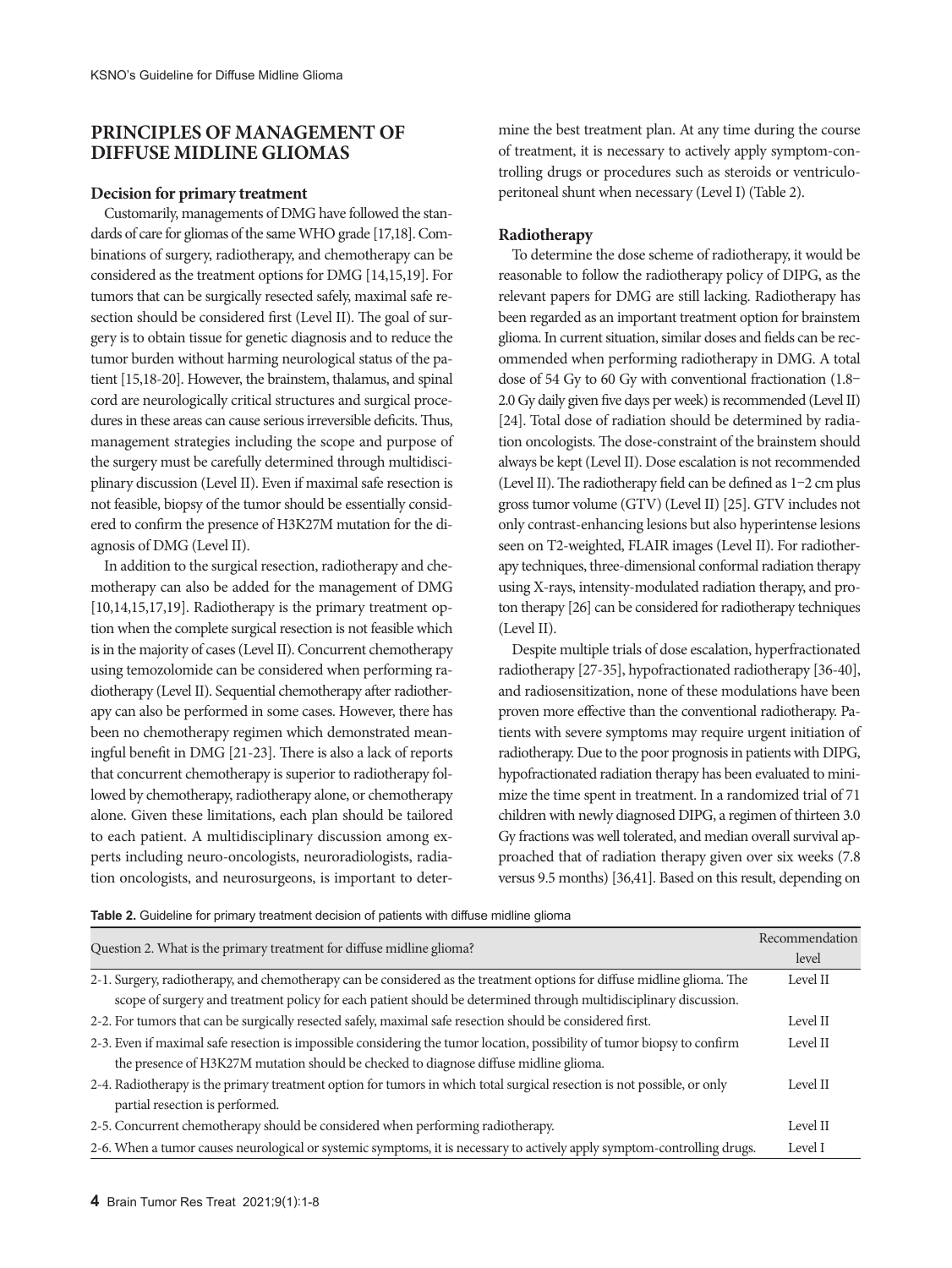the patient's condition and tumor location, the corresponding dose with hypo-fractionation can also be prescribed instead of 54–60 Gy with conventional fractionation in DMG (Level III).

Fractionated re-irradiation may be considered at the time of progression to temporarily extend palliation, although increased toxicities may result from this approach [42,43]. In a small prospective dose-escalation study of DMG, the lowest dose level (24 Gy in 12 fractions) was well tolerated and achieved imaging, clinical, and/or quality-of-life improvement in most patients; in all 12 patients, progression-free and overall survival from the start of re-irradiation were 4.5 and 5.8 months, respectively [44]. Also, re-irradiation may be considered to control symptoms and improve the survival outcomes in well-selected patients with persistent disease progression [42,45-47]. For the re-irradiation dose, 20–40 Gy with conventional fractionation can be recommended based on recent studies (Level III). Depending on the patient's condition, corresponding dose with hypo-fractionation radiotherapy (≤3 Gy per fraction) can also be prescribed (Table 3).

## **Chemotherapy**

No chemotherapy has been proven to be effective in DMG or DIPG. Numerous treatment protocols, including single chemotherapy agents, multi-drug combination regimens, and high-dose therapy with stem cell rescue, have been tested in both adults and children without clear evidence of benefit [14, 48-55]. Although temozolomide has become part of standard therapy for most adult patients with high-grade gliomas, testing in combination with radiotherapy for newly diagnosed DIPG has demonstrated no improvement in activity compared with radiation alone and is associated with increased risk for side effects and toxicity [38,52,55]. Besides, the incidence of O6-methylguanine-DNA methyltransferase (MGMT) methylation itself was reported to be low in DMG [9]. Clinical trials using other drugs, such as gefitinib, ONC201, and panobinostat, failed to show any clear benefits [56-60].

Nevertheless, temozolomide can be considered first as a chemotherapy regimen in DMG during- and post-radiotherapy (Level II) in the absence of other suitable chemotherapy regi-

**Table 3.** Guideline for radiotherapy of patients with diffuse midline glioma

| Question 3. How should radiotherapy be performed in diffuse midline glioma?                                             |           |
|-------------------------------------------------------------------------------------------------------------------------|-----------|
|                                                                                                                         |           |
| recommended:                                                                                                            |           |
| i) Dose escalation is not recommended.                                                                                  | Level II  |
| ii) Total dose of radiation should be determined by radiation oncologists. The dose-constraint of the brain stem should | Level II  |
| always be kept.                                                                                                         |           |
| 3-2. Depending on the patient's condition and tumor location, the corresponding dose with hypo-fractionation can also   | Level III |
| be prescribed instead of 54-60 Gy with conventional fractionation.                                                      |           |
| 3-3. The radiotherapy field can be defined as 1-2 cm plus gross tumor volume (GTV). GTV includes not only               | Level II  |
| contrast-enhancing lesions but also hyperintense lesions seen on T2-weighted, FLAIR images.                             |           |
| 3-4. Three-dimensional conformal radiation therapy using X-rays, intensity-modulated radiation therapy, and proton      | Level II  |
| therapy can be considered for radiotherapy techniques.                                                                  |           |
| 3-5. Re-irradiation may be considered to control symptoms and improve the survival outcomes in some patients with       | Level III |
| persistent disease progression. For the re-irradiation dose, 20-40 Gy with conventional fractionation can be            |           |
| prescribed.                                                                                                             |           |

| Table 4. Guideline for chemotherapy of patients with diffuse midline glioma                                                                                         |                         |
|---------------------------------------------------------------------------------------------------------------------------------------------------------------------|-------------------------|
| Question 4. How should chemotherapy be performed in diffuse midline glioma?                                                                                         | Recommendation<br>level |
| 4-1. Concurrent chemoradiotherapy ( $\pm$ maintenance chemotherapy) can be considered a primary treatment or adjuvant<br>treatment after surgery.                   | Level II                |
| 4-2. As a chemotherapy regimen, temozolomide can be used during- and post-radiotherapy following WHO grade IV<br>glioblastoma's Stupp regimen protocol.             | Level II                |
| 4-3. When concurrent chemoradiotherapy is unsuitable considering the patient's condition, radiotherapy alone is<br>recommended.                                     | Level II                |
| 4-4. If the disease progresses after radiotherapy, maintenance chemotherapy with temozolomide can be applied.                                                       | Level III               |
| 4-5. The single agent or combination therapy of chemotherapeutic agents other than temozolomide can be tried only after<br>sufficient multidisciplinary discussion. | Level III               |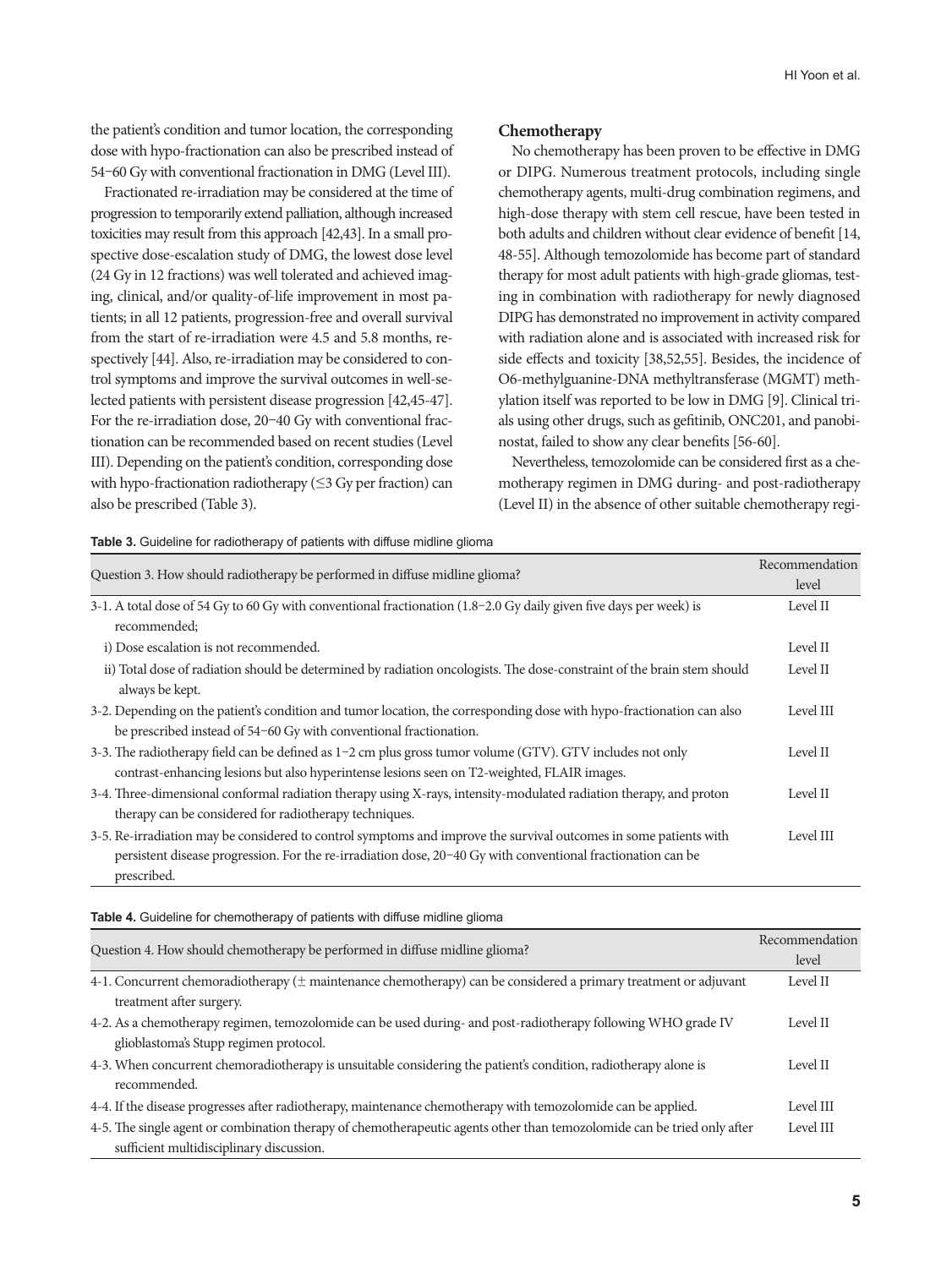

men. The reason is that temozolomide has been proven to be an effective and safe drug for the same WHO grade (grade IV) of other brain tumors. In addition, temozolomide acts as a radio-sensitizer when administered together with radiotherapy, thereby enhancing the therapeutic effects of radiation. Therefore, concurrent chemoradiotherapy (± maintenance chemotherapy) can be considered a primary treatment or adjuvant treatment after surgery in DMG (Level II). However, since concurrent chemoradiotherapy may increase treatment-related toxicity, careful decision case by case is needed considering the patient's condition. If the patient is in old age or in poor condition, temozolomide may be prescribed sequentially after radiotherapy or radiotherapy alone is recommended (Level II). If the disease progresses after radiotherapy, maintenance chemotherapy using temozolomide can be applied (Level III). The single agent or combination therapy of chemotherapeutic agents other than temozolomide can be tried only after full multidisciplinary discussion (Level III). Clinical trials are currently being attempted to prove the effectiveness of other chemotherapeutic agents in DMG, and according to the results, recommendations for chemotherapy may change shortly (Table 4).

# **CONCLUSION**

Until now, there has been no practical guideline for the management of adult patients with DMG in Korea. Thus, the KSNO developed this guideline applicable to the current medical circumstances in Korea. "The KSNO Guideline for Adult Diffuse Midline Glioma: Version 2021.01" is the first guideline for H3K27M-mutant diffuse midline glioma in Korea (Fig. 2), prepared by the KSNO Guideline Working Group.

In summary, it is recommended to confirm the presence of H3K27M mutation after the maximal safe resection or biopsy to diagnose the DMG. Radiotherapy is recommended as a primary (or adjuvant) treatment option for tumors incapable of complete resection and concurrent chemotherapy with temozolomide can be considered. However, considering that evidence is still lacking, and treatment-related toxicity may be increased in some patients after concurrent radio-chemotherapy, treatment policy for each patient should be determined through sufficient multidisciplinary discussion.

## Conflicts of Interest

The authors have no potential conflicts of interest.

## Acknowledgments

None

## Author Affiliations

<sup>1</sup>Department of Radiation Oncology, Yonsei Cancer Center, Yonsei University College of Medicine, Seoul, Korea; 2 Department of Radiation Oncology, SMG-SNU Boramae Medical Center, Seoul, Korea; 3 Division of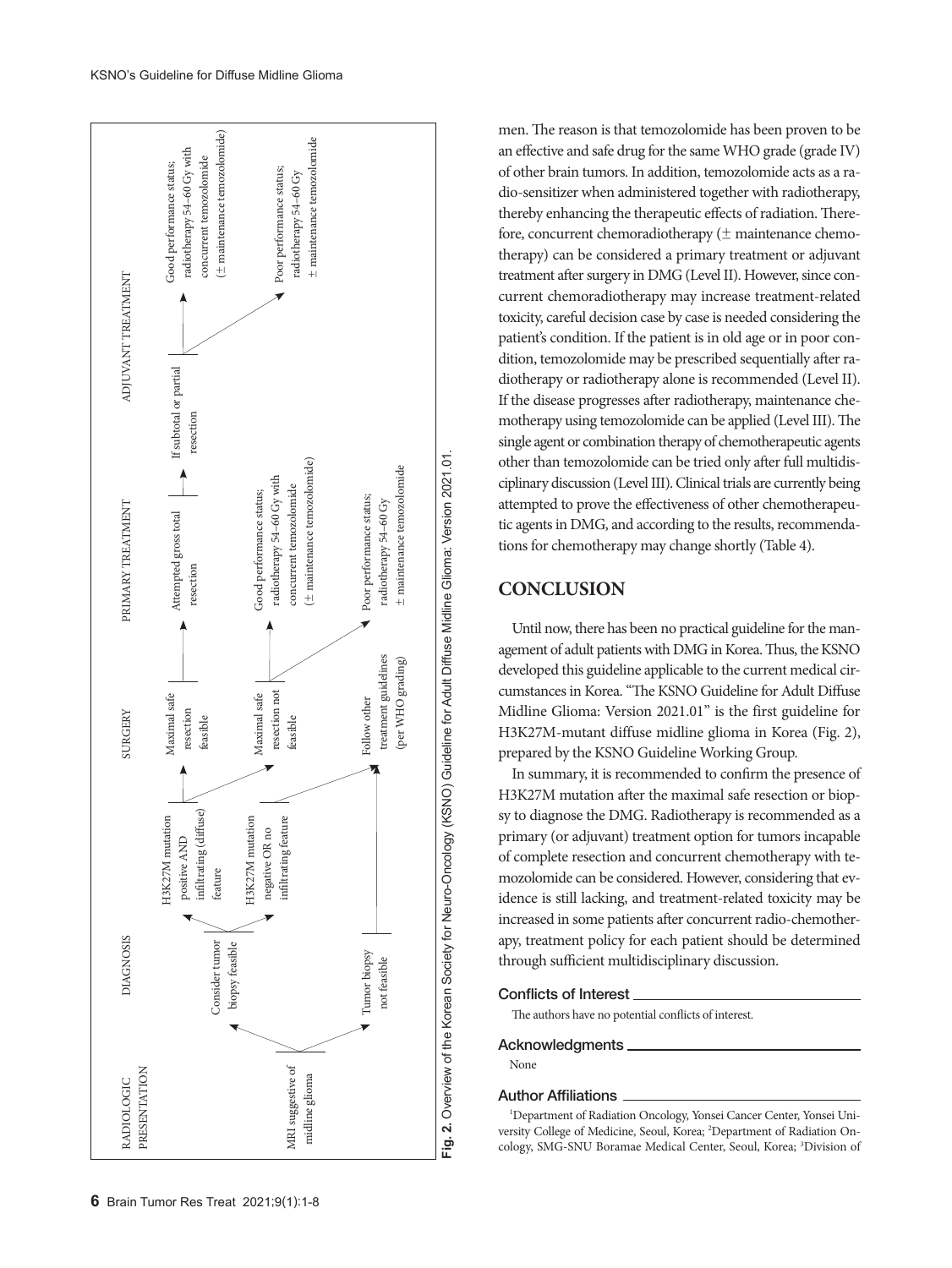Neurooncology and Department of Neurosurgery, Samsung Changwon Hospital, Sungkyunkwan University School of Medicine, Changwon, Korea; 4 Department of Neurosurgery, Yeungnam University Hospital, Yeungnam University College of Medicine, Daegu, Korea; <sup>5</sup>Department of Radiation Oncology, CHA Bundang Medical Center, CHA University School of Medicine, Seongnam, Korea; 6 Department of Neurosurgery, Chungbuk National University Hospital, Chungbuk National University College of Medicine, Cheongju, Korea; 7 Department of Neurosurgery, Chungnam National University Hospital, Chungnam National University School of Medicine, Daejeon, Korea; <sup>8</sup>Department of Neurosurgery, Kangbuk Samsung Hospital, Sungkyunkwan University School of Medicine, Seoul, Korea; 9 Department of Neurosurgery, Seoul St. Mary's Hospital, College of Medicine, The Catholic University of Korea, Seoul, Korea; <sup>10</sup>Department of Radiation Oncology, Yongin Severance Hospital, Yonsei University College of Medicine, Yongin, Korea; 11Department of Neurosurgery, Seoul National University Hospital, Seoul National University College of Medicine, Seoul, Korea; 12Department of Genomic Medicine, Department of Neurology, Seoul National University Hospital, Seoul National University College of Medicine, Seoul, Korea; 13Department of Neurosurgery, Seoul National University Bundang Hospital, Seoul National University College of Medicine, Seongnam, Korea; 14Department of Radiology and Research Institute of Radiology, Asan Medical Center, University of Ulsan College of Medicine, Seoul, Korea; 15Department of Neurosurgery, Catholic Kwandong University, International St. Mary's Hospital, Incheon, Korea; 16Department of Neurosurgery, Incheon St. Mary's Hospital, College of Medicine, The Catholic University of Korea, Seoul, Korea; 17Department of Pathology, Severance Hospital, Yonsei University College of Medicine, Seoul, Korea; 18Department of Neurosurgery, St. Vincent's Hospital, College of Medicine, The Catholic University of Korea, Suwon, Korea; 19Department of Neurosurgery, Dong-A University Hospital, Dong-A University College of Medicine, Busan, Korea; 20Department of Radiation Oncology, Seoul St. Mary's Hospital, College of Medicine, The Catholic University of Korea, Seoul, Korea; 21Department of Neurosurgery, Uijeongbu St. Mary's Hospital, The Catholic University of Korea, Uijeongbu, Korea; 22Department of Neurosurgery, Hanyang University Guri Hospital, Hanyang University College of Medicine, Guri, Korea; 23Division of Hematology/Oncology, Department of Medicine, Samsung Medical Center, Sungkyunkwan University School of Medicine, Seoul, Korea; 24Department of Neurosurgery, Severance Hospital, Yonsei University College of Medicine, Seoul, Korea; 25Department of Radiation Oncology, Samsung Medical Center, Sungkyunkwan University School of Medicine, Seoul, Korea; <sup>26</sup>Department of Hospital Pathology, Seoul St. Mary's Hospital, College of Medicine, The Catholic University of Korea, Seoul, Korea; 27Department of Cancer Control, Graduate School of Cancer Science and Policy, National Cancer Center, Goyang, Korea

### ORCID iDs

| Chul-Kee Park (D | https://orcid.org/0000-0002-2350-9876 |
|------------------|---------------------------------------|
| Youn Soo Lee D   | https://orcid.org/0000-0002-1653-6315 |
| Ho-Shin Gwak D   | https://orcid.org/0000-0001-7175-4553 |
| Hong In Yoon (D) | https://orcid.org/0000-0002-2106-6856 |

### **REFERENCES**

- 1. Louis DN, Ohgaki H, Wiestler OD, Cavenee WK. WHO classification of tumours of the central nervous system. Revised 4th ed. Lyon: International Agency for Research on Cancer; 2016.
- 2. Karremann M, Gielen GH, Hoffmann M, et al. Diffuse high-grade gliomas with H3 K27M mutations carry a dismal prognosis independent of tumor location. Neuro Oncol 2018;20:123-31.
- 3. Schreck KC, Ranjan S, Skorupan N, et al. Incidence and clinicopathologic features of H3 K27M mutations in adults with radiographicallydetermined midline gliomas. J Neurooncol 2019;143:87-93.
- 4. Wu G, Broniscer A, McEachron TA, et al. Somatic histone H3 alterations in pediatric diffuse intrinsic pontine gliomas and non-brainstem glioblastomas. Nat Genet 2012;44:251-3.
- 5. Nikbakht H, Panditharatna E, Mikael LG, et al. Spatial and temporal homogeneity of driver mutations in diffuse intrinsic pontine glioma. Nat Commun 2016;7:11185.
- 6. Hoffman LM, DeWire M, Ryall S, et al. Spatial genomic heterogeneity in diffuse intrinsic pontine and midline high-grade glioma: implications for diagnostic biopsy and targeted therapeutics. Acta Neuropathol Commun 2016;4:1.
- 7. Louis DN, Giannini C, Capper D, et al. cIMPACT-NOW update 2: diagnostic clarifications for diffuse midline glioma, H3 K27M-mutant and diffuse astrocytoma/anaplastic astrocytoma, IDH-mutant. Acta Neuropathol 2018;135:639-42.
- 8. Khuong-Quang DA, Buczkowicz P, Rakopoulos P, et al. K27M mutation in histone H3.3 defines clinically and biologically distinct subgroups of pediatric diffuse intrinsic pontine gliomas. Acta Neuropathol 2012;124: 439-47.
- 9. Meyronet D, Esteban-Mader M, Bonnet C, et al. Characteristics of H3 K27M-mutant gliomas in adults. Neuro Oncol 2017;19:1127-34.
- 10. Walker DA, Liu J, Kieran M, et al. A multi-disciplinary consensus statement concerning surgical approaches to low-grade, high-grade astrocytomas and diffuse intrinsic pontine gliomas in childhood (CPN Paris 2011) using the Delphi method. Neuro Oncol 2013;15:462-8.
- 11. Epstein F, Constantini S. Practical decisions in the treatment of pediatric brain stem tumors. Pediatr Neurosurg 1996;24:24-34.
- 12. Qiu T, Chanchotisatien A, Qin Z, et al. Imaging characteristics of adult H3 K27M-mutant gliomas. J Neurosurg 2020;133:1662-70.
- 13. Aboian MS, Solomon DA, Felton E, et al. Imaging characteristics of pediatric diffuse midline gliomas with histone H3 K27M mutation. AJNR Am J Neuroradiol 2017;38:795-800.
- 14. El-Khouly FE, Veldhuijzen van Zanten SEM, Santa-Maria Lopez V, et al. Diagnostics and treatment of diffuse intrinsic pontine glioma: where do we stand? J Neurooncol 2019;145:177-84.
- 15. Weller M, van den Bent M, Preusser M, et al. EANO guidelines on the diagnosis and treatment of diffuse gliomas of adulthood. Nat Rev Clin Oncol 2021;18:170-86.
- 16. Sievers P, Sill M, Schrimpf D, et al. A subset of pediatric-type thalamic gliomas share a distinct DNA methylation profile, H3K27me3 loss and frequent alteration of EGFR. Neuro Oncol 2021;23:34-43.
- 17. Weller M, van den Bent M, Tonn JC, et al. European Association for Neuro-Oncology (EANO) guideline on the diagnosis and treatment of adult astrocytic and oligodendroglial gliomas. Lancet Oncol 2017;18: e315-29.
- 18. Niu X, Wang T, Zhou X, et al. Surgical treatment and survival outcome of patients with adult thalamic glioma: a single institution experience of 8 years. J Neurooncol 2020;147:377-86.
- 19. Himes BT, Zhang L, Daniels DJ. Treatment strategies in diffuse midline gliomas with the H3K27M mutation: the role of convection-enhanced delivery in overcoming anatomic challenges. Front Oncol 2019;9:31.
- 20. Cinalli G, Aguirre DT, Mirone G, et al. Surgical treatment of thalamic tumors in children. J Neurosurg Pediatr 2018;21:247-57.
- 21. Hargrave D, Bartels U, Bouffet E. Diffuse brainstem glioma in children: critical review of clinical trials. Lancet Oncol 2006;7:241-8.
- 22. Korones DN, Fisher PG, Kretschmar C, et al. Treatment of children with diffuse intrinsic brain stem glioma with radiotherapy, vincristine and oral VP-16: a Children's Oncology Group phase II study. Pediatr Blood Cancer 2008;50:227-30.
- 23. Massimino M, Spreafico F, Biassoni V, et al. Diffuse pontine gliomas in children: changing strategies, changing results? A mono-institutional 20-year experience. J Neurooncol 2008;87:355-61.
- 24. Gallitto M, Lazarev S, Wasserman I, et al. Role of radiation therapy in the management of diffuse intrinsic pontine glioma: a systematic review. Adv Radiat Oncol 2019;4:520-31.
- 25. Combs SE, Steck I, Schulz-Ertner D, et al. Long-term outcome of highprecision radiotherapy in patients with brain stem gliomas: results from a difficult-to-treat patient population using fractionated stereotactic radiotherapy. Radiother Oncol 2009;91:60-6.